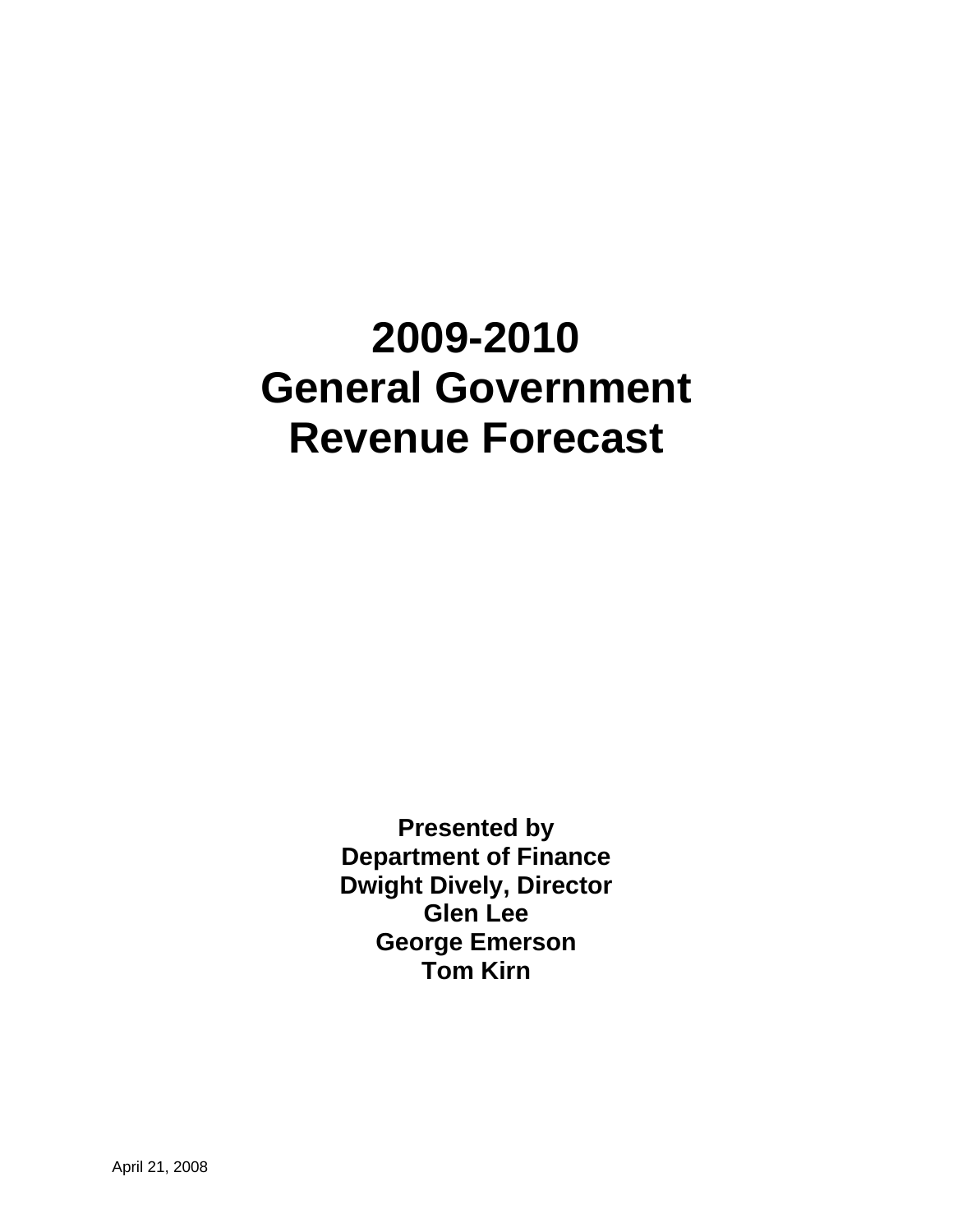## **General Subfund Revenues:**

|  | In \$1000s |  |
|--|------------|--|

| <b>Summary Name</b>                             |         |         | 2007 Actuals 2008 Forecast 2009 Forecast 2010 Forecast 2011 Forecast 2012 Forecast |         |         |         |
|-------------------------------------------------|---------|---------|------------------------------------------------------------------------------------|---------|---------|---------|
| <b>General Property Tax</b>                     | 196,918 | 202,878 | 207,311                                                                            | 212,607 | 217,289 | 221,903 |
| Property Tax - Medic One Levy                   | 21,644  | 35,868  | 36,764                                                                             | 37,684  | 38,626  | 39,591  |
| <b>Retail Sales Tax</b>                         | 154,695 | 158,626 | 160,557                                                                            | 163,894 | 168,665 | 174,591 |
| Retail Sales Tax - Criminal Justice Levy        | 14,409  | 14,776  | 14,955                                                                             | 15,266  | 15,711  | 16,263  |
| B&O Tax (90%)                                   | 161,567 | 162,932 | 168,210                                                                            | 174,607 | 182,671 | 191,687 |
| Utilities Business Tax - Telephone (90%)        | 28,924  | 28,881  | 28,164                                                                             | 28,068  | 28,000  | 27,900  |
| Utilities Business Tax - City Light (90%)       | 31,845  | 32,000  | 32,640                                                                             | 33,130  | 33,600  | 34,130  |
| Utilities Business Tax - SWU & priv.garb. (90%) | 9,134   | 9,880   | 10,176                                                                             | 10,482  | 10,796  | 11,120  |
| Utilities Business Tax - City Water (90%)       | 16,706  | 17,103  | 17,616                                                                             | 18,145  | 18,689  | 19,250  |
| Utilities Business Tax - DWU (90%)              | 21,319  | 22,000  | 22,660                                                                             | 23,340  | 24,040  | 24,761  |
| Utilities Business Tax - Natural Gas (90%)      | 14,892  | 13,634  | 14,659                                                                             | 15,013  | 14,864  | 14,682  |
| Utilities Business Tax - Other Private (90%)    | 13,376  | 13,899  | 14,307                                                                             | 14,477  | 14,627  | 14,643  |
| <b>Admission Tax</b>                            | 7.798   | 7,050   | 7,327                                                                              | 7.546   | 7.773   | 8,006   |
| Other Tax                                       | 5,274   | 5,590   | 5,540                                                                              | 5,613   | 5,613   | 5,687   |
| <b>Licenses and Permits</b>                     | 14,720  | 12,665  | 12,450                                                                             | 12,228  | 12,228  | 12,228  |
| Parking Meters/Meter Hoods                      | 18,706  | 19,666  | 20,223                                                                             | 20,797  | 21,388  | 21,996  |
| Court Fines (90%)                               | 18,643  | 21,881  | 23,253                                                                             | 22,917  | 22,861  | 22,804  |
| Interest Income                                 | 9,671   | 4.742   | 3,988                                                                              | 4,935   | 7.203   | 8,809   |
| Revenue from Other Public Entities              | 17,509  | 9,307   | 9,260                                                                              | 9,330   | 9,363   | 9,410   |
| Service Charges & Reimbursements                | 48,828  | 46,775  | 47,880                                                                             | 48,981  | 50,170  | 51,399  |
| All Else                                        | 3,195   | 952     | 952                                                                                | 951     | 951     | 951     |
| <b>Interfund Transfers</b>                      | 1,833   | 932     | 868                                                                                | 735     | 735     | 735     |
| Key Arena Revenues                              | 3,174   | 3,087   | 2,850                                                                              | 2,930   | 2,998   | 3,053   |
| Total                                           | 834,781 | 845,124 | 862,611                                                                            | 883,675 | 908,860 | 935,598 |
|                                                 |         |         |                                                                                    |         |         |         |
| <b>REET</b>                                     | 71,832  | 40,468  | 44,464                                                                             | 50,476  | 53,445  | 56,407  |
| <b>BTG - Employee Hours Tax</b>                 | 2,209   | 4,509   | 4,739                                                                              | 5,095   | 5,492   | 5,937   |
| <b>BTG - Commercial Parking Tax</b>             | 4.684   | 11,336  | 15,112                                                                             | 18,047  | 18,860  | 19,708  |
| GSF Year-over-Year Revenue Change               |         | 1.2%    | 2.1%                                                                               | 2.4%    | 2.9%    | 2.9%    |
| GSF Year-over-Year Tax Change                   |         | 3.8%    | 2.2%                                                                               | 2.6%    | 2.8%    | 3.0%    |

- B&O tax includes new square footage tax
- Parking meter figures do not include potential losses during Alaskan Way construction
- KeyArena revenues based on current lease if Sonics leave, 2010-2012 figures would likely be lower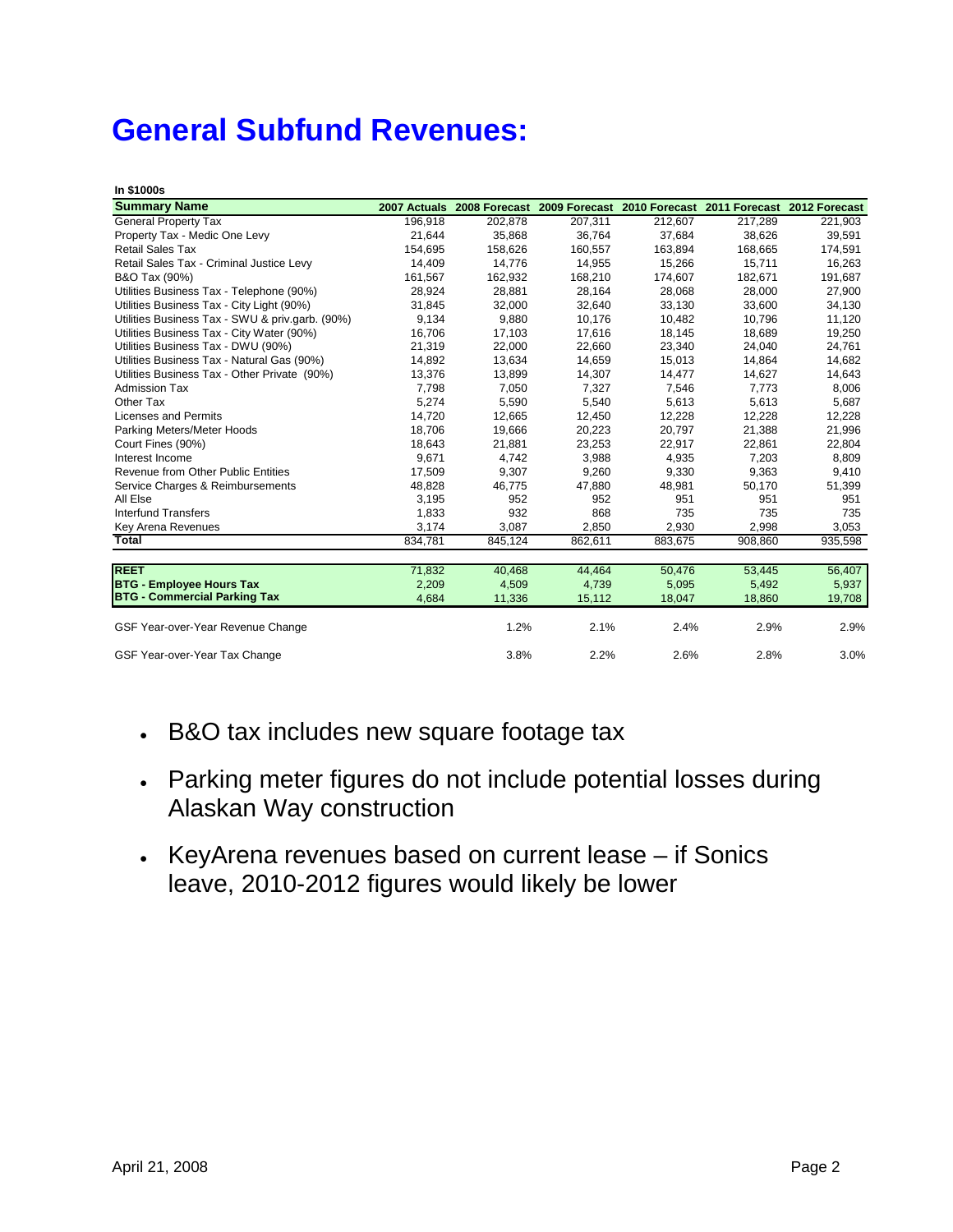# **Economic Conditions and Forecast:**

### **U.S. Economy: Recent History**

### **2001 recession was followed by period of cheap credit**

- Fed lowered interest rates aggressively
- Foreigners lent freely to U.S.



### **Cheap Credit fueled housing bubble**

- Low interest rates made housing more affordable
- Creative mortgages further stimulated demand
	- Low payments in short-term, rising later, etc.
- Loans were securitized and sold all over the world
	- Approximately 80% of subprime loans were put into AAA securities
- Everything works as long as prices keep rising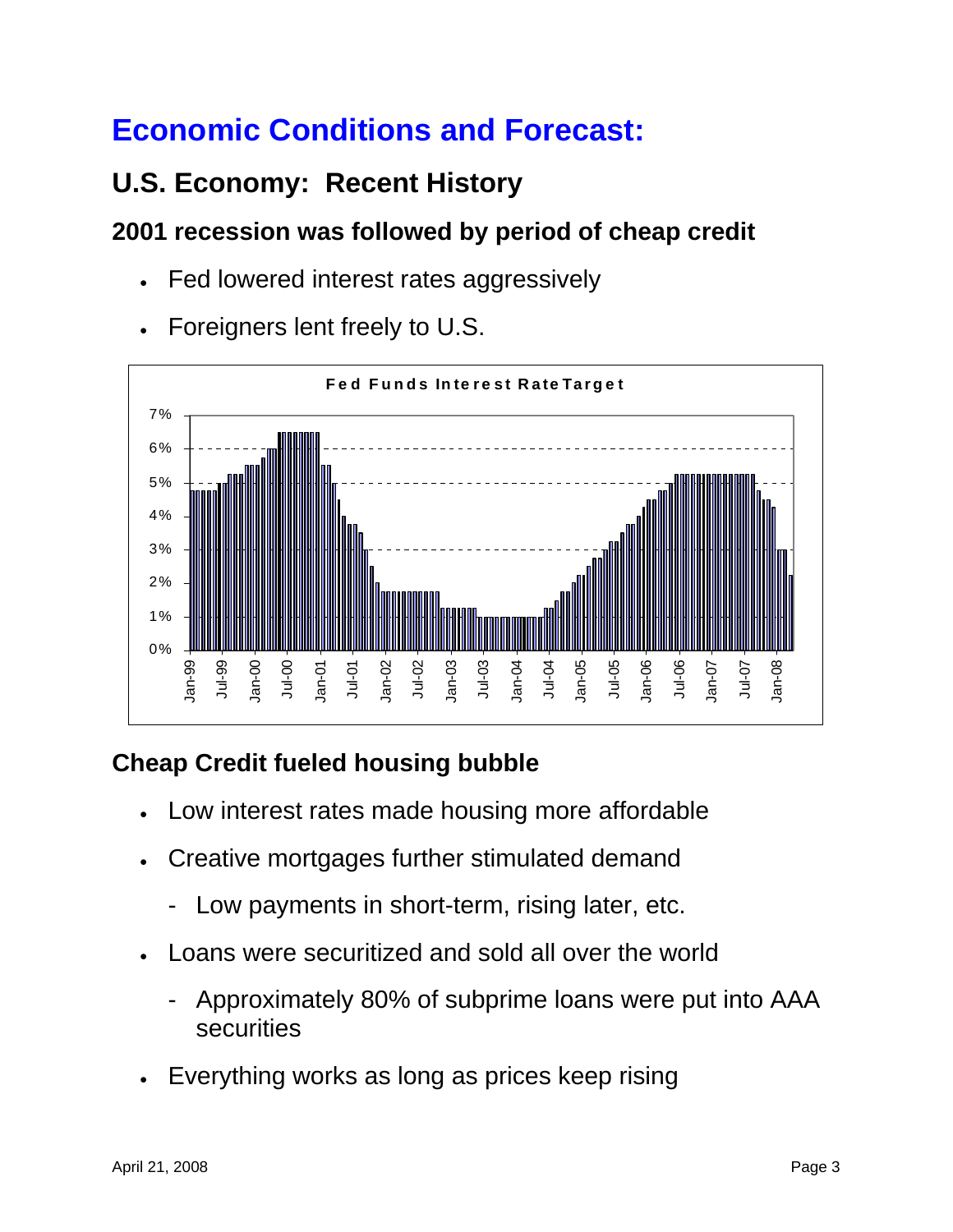### **Eventually housing bubble popped**

(peaked in late '05 – early '06)

- Prices had risen to unsustainable level
- Prices began falling, leading to rise in delinquencies, foreclosures, etc.
- Defaults hit annual rate of 2 million in February 2008
	- Approximately 9 million homeowners are underwater
- Sales have fallen, inventories have risen
- Housing starts have dropped by over 50%



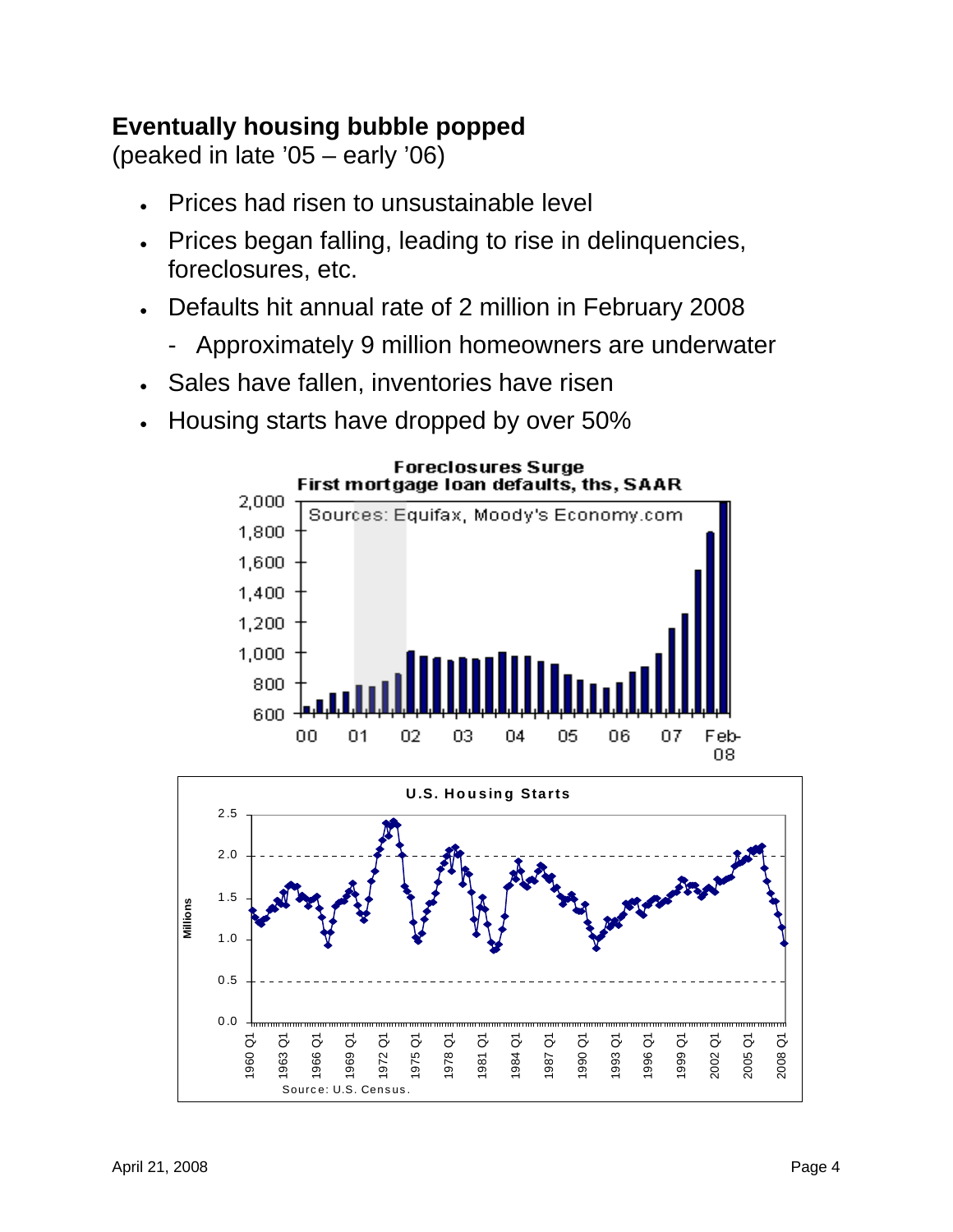#### **Housing collapse has caused financial crisis**

- Mortgage losses undermined mortgage backed securities
	- Problems popped up all over the world
- Huge uncertainty over location and value of problem **securities**
- This has led to liquidity crunch
	- Banks reluctant to loan to one another
	- Rising credit spreads
	- No markets for some types of securities
- Fed has moved aggressively to restore liquidity
	- Fed funds rate lowered from 5.25% in September 2007 to 2.25%
	- New ways for banks and securities firms to borrow from Fed
	- Facilitated sale of Bear Stearns with \$30 billion loan
- Government actions to aid housing market
	- FHA, Fannie Mae, Freddie Mac roles expanded
		- $\checkmark$  Ceiling raised from \$417,000 in high cost markets
		- $\checkmark$  Capital requirements for Freddie and Fannie lowered
	- President, Congress, and presidential candidates have developed additional proposals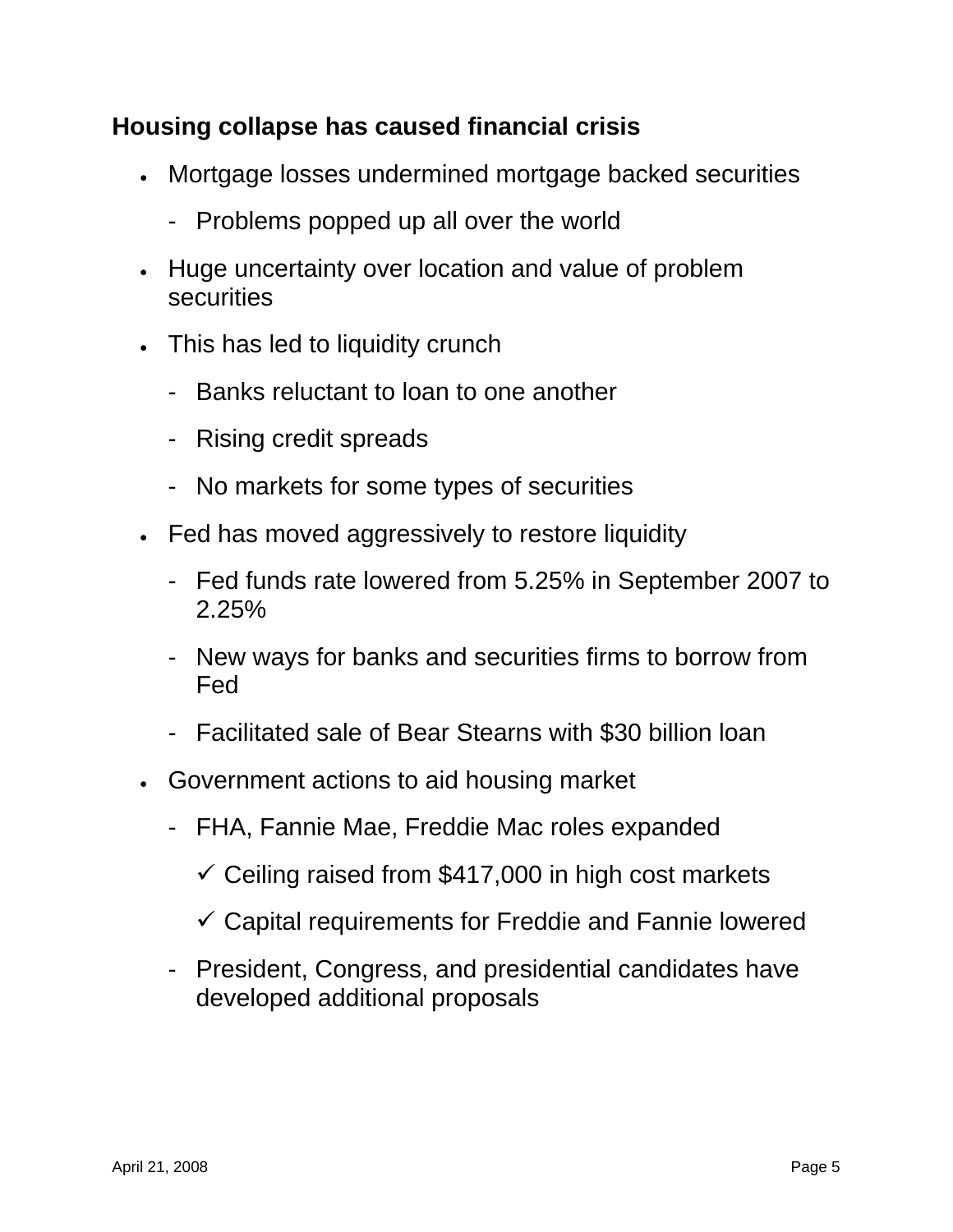#### **Impact of housing downturn and credit crunch on economy**

- Housing related industries are contracting
	- Construction, housing finance, real estate
- Housing related consumption is down
	- Manufacturing and selling of furniture, appliances, etc.
- Consumer spending affected by declining home values and diminished ability to withdraw home equity
- Financial industry problems
- Non-residential construction has turned down



Cash-Out Refis Prove Sticky

Source: Moody's Economy.com

#### **Consumer spending also affected by:**

- Rise in energy and food prices
- Weakening job market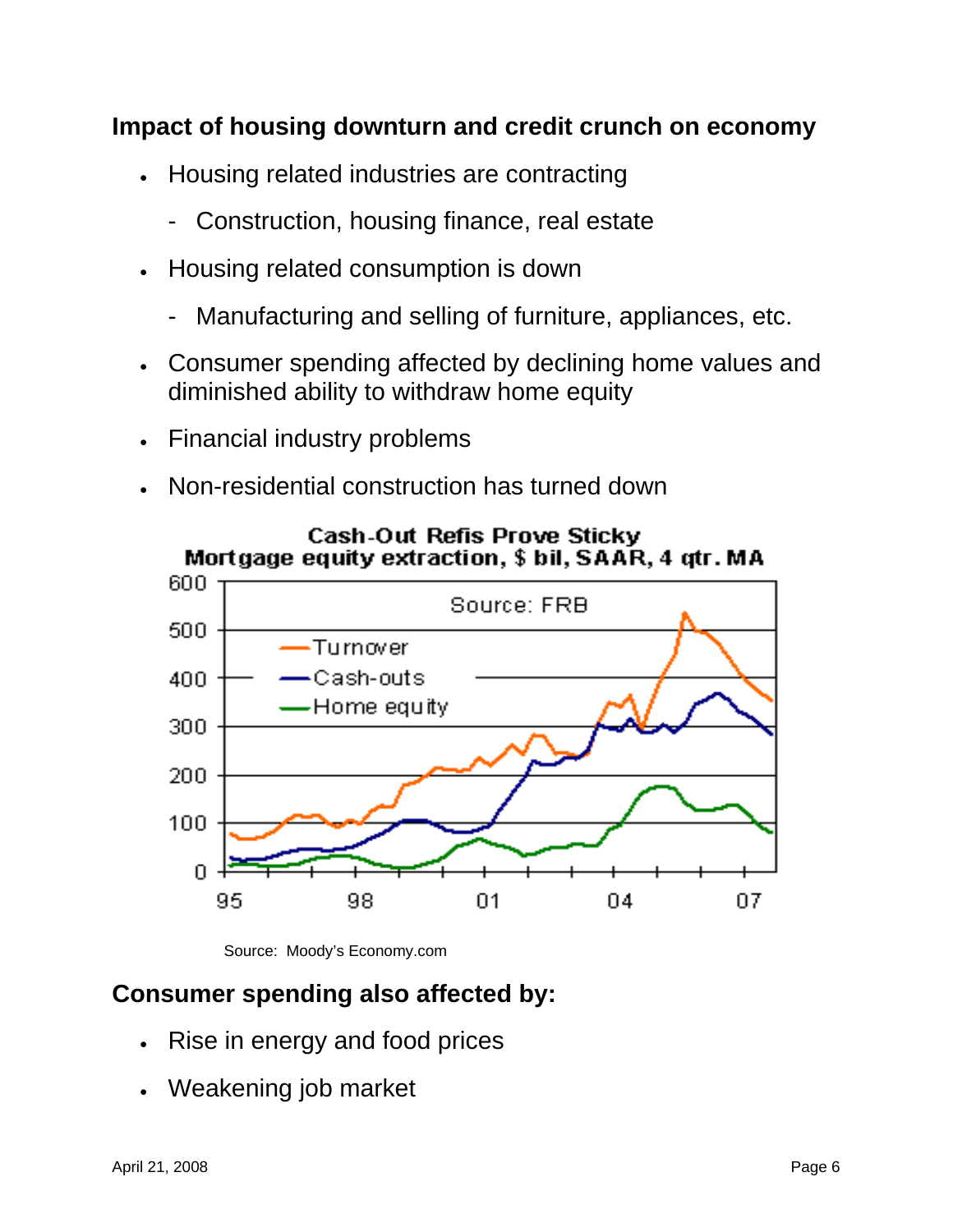### **Is U.S. economy in recession today?**

- Most economists believe recession started in 1<sup>st</sup> quarter
- Weakness most evident in:
	- Areas of U.S. with most severe housing problems
	- Parts of Midwest, particularly areas dependent on auto industry
	- Centers of financial services



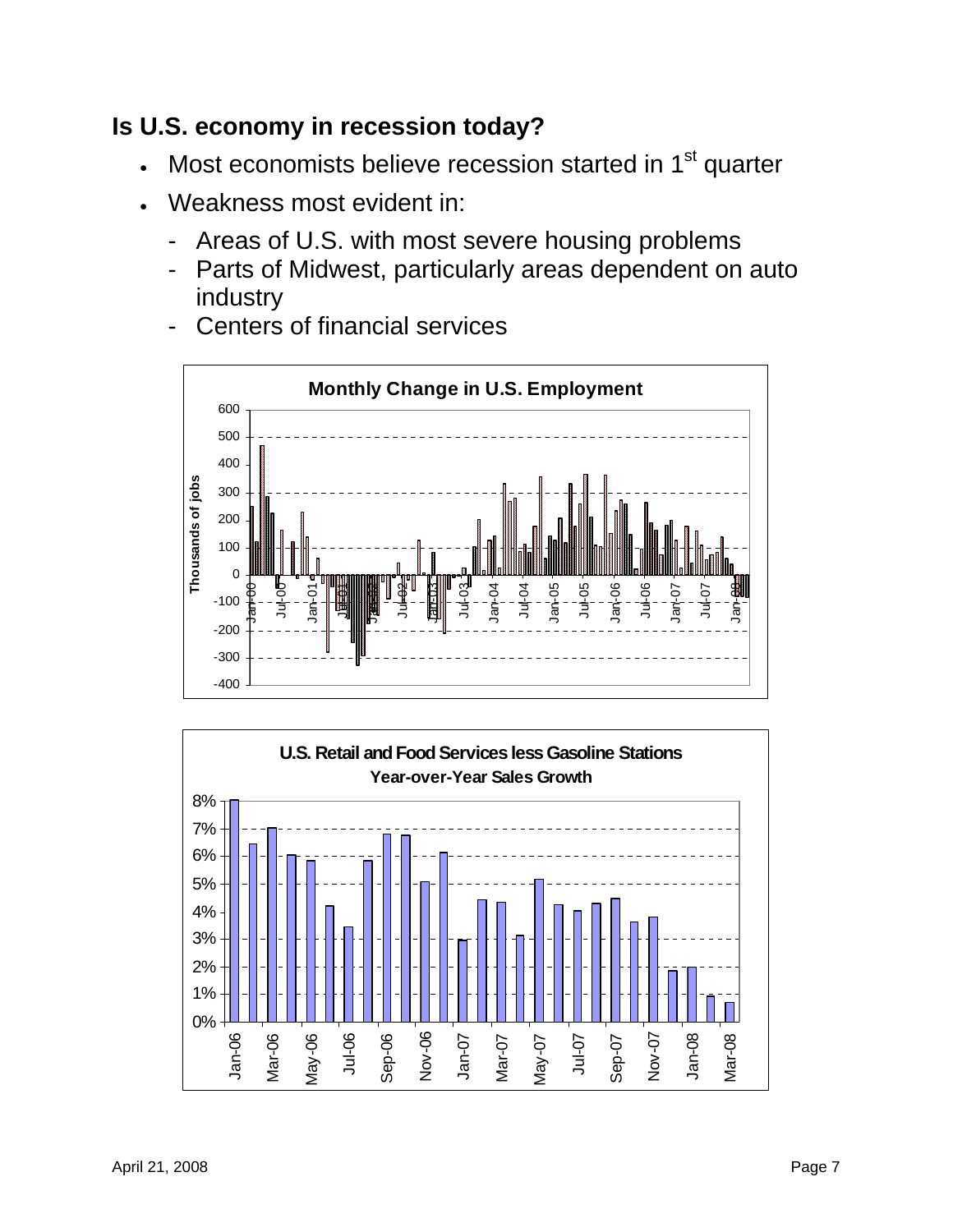

### **U.S. Economy: Forecast**

### **A short, shallow recession followed by subpar growth**

- Why a mild recession?
	- Fiscal stimulus \$110 billion tax rebate
	- Additional Fed interest rate cuts
	- Healthy export growth
	- Expectation of additional federal homeowner assistance
- Uncertainty is high and risks are on downside
- What could cause a more serious recession?
	- A steeper housing downturn
	- Higher energy prices
	- Weaker than expected export growth
- Global Insight 30% probability of a full-blown recession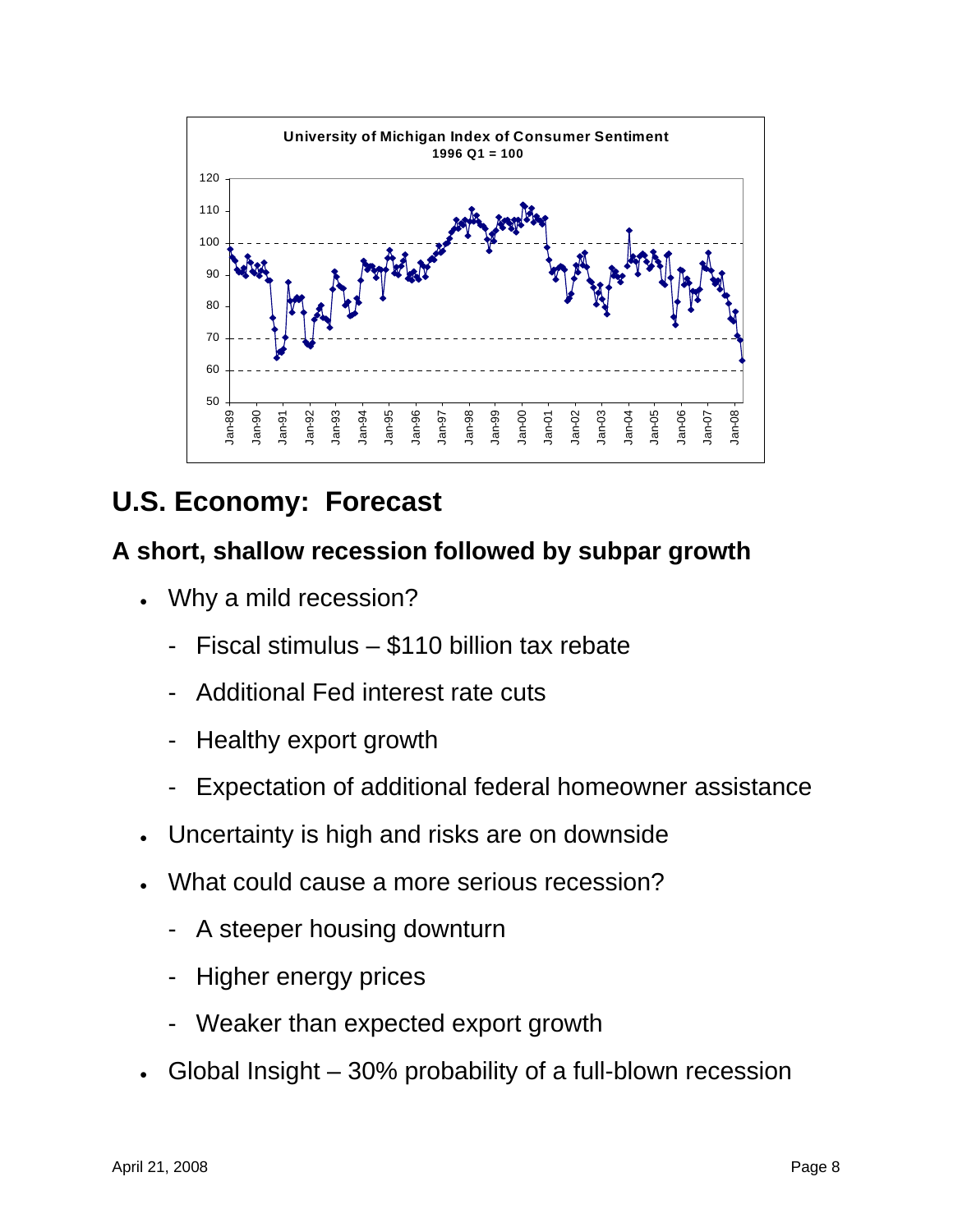



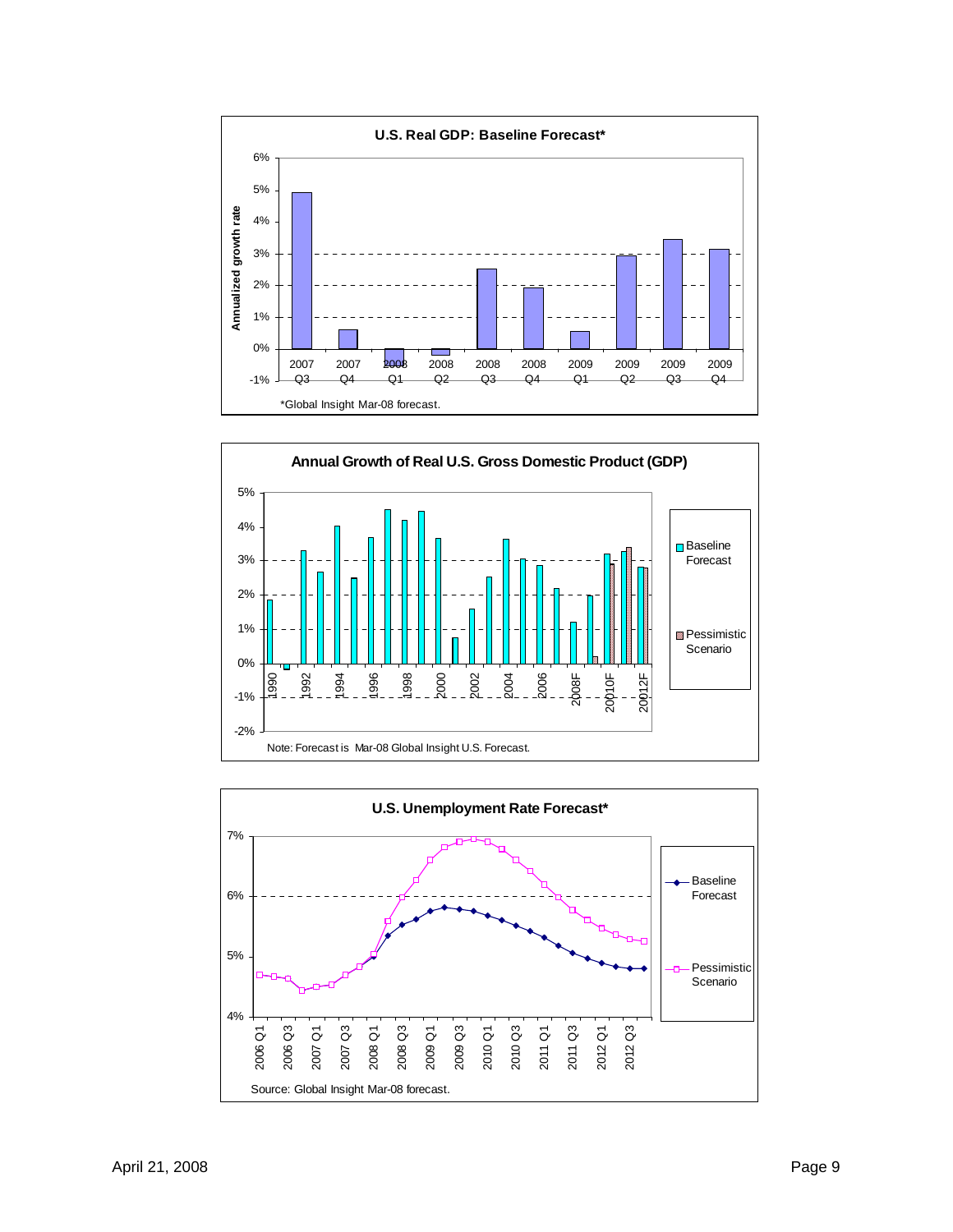### **Puget Sound Economy:**

- 2001 recession was much worse here than nationally
- Upturn was delayed, but growth was healthy in 2004-2007
	- Construction boom
- Boeing hiring and record order backlog
- Began to see signs of slowing in mid-2007



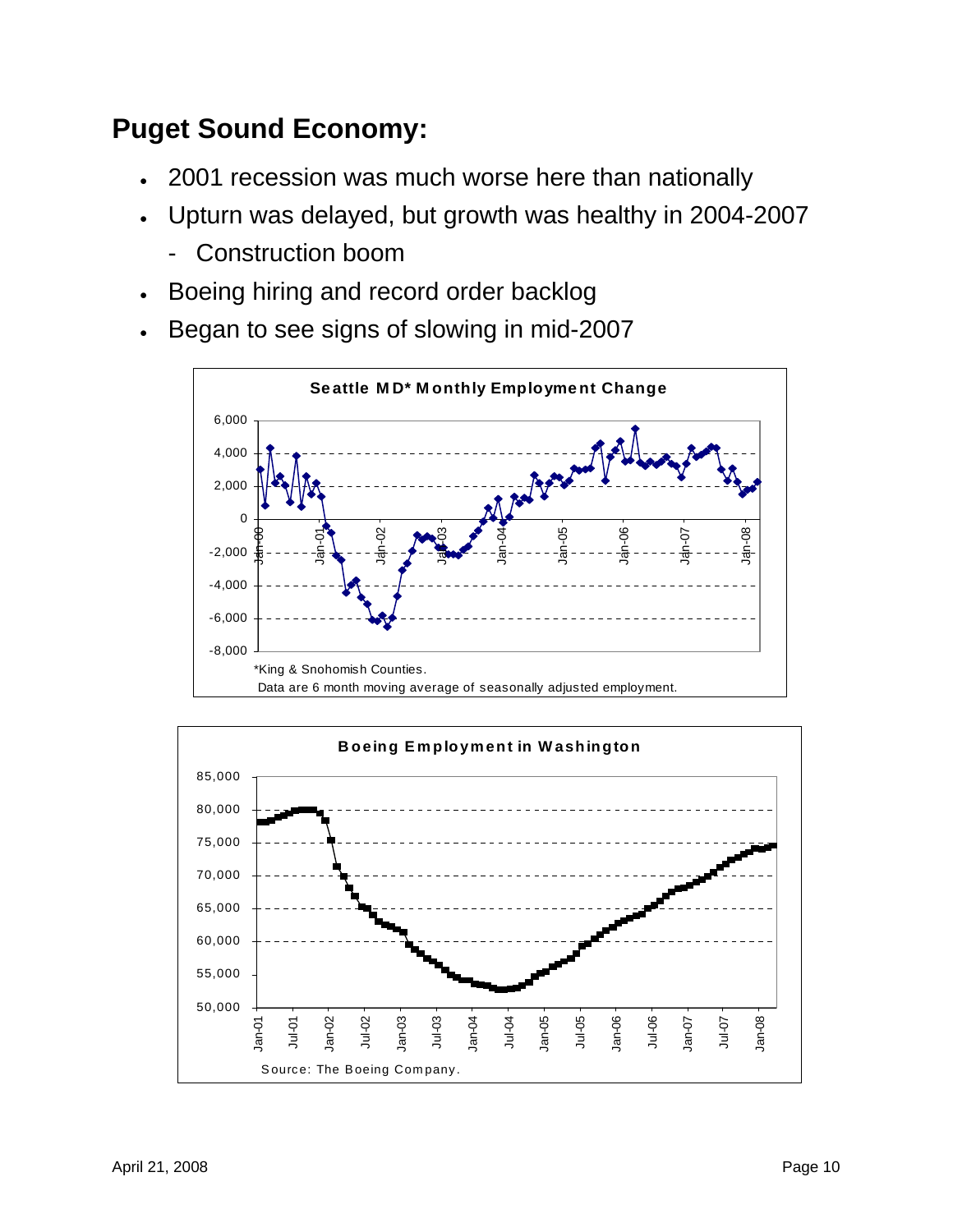



### **Housing**

- Region's housing market is lagging nation
- Local price increases are similar to U.S. average
- Market is healthier here than nationally
	- Relatively low default, foreclosure rates, etc.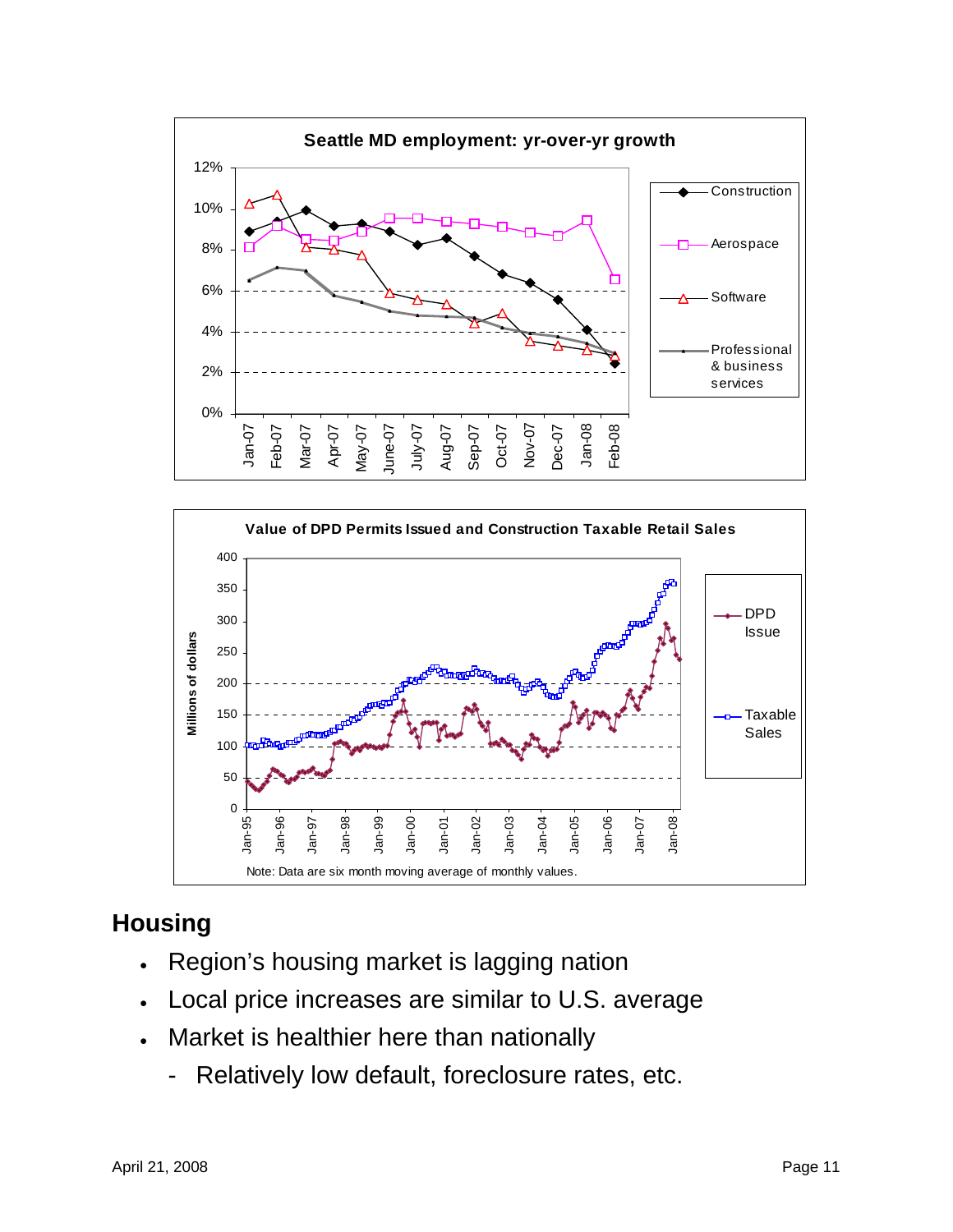



### **Percent change: 2000 Q1 to 2007 Q3 (housing price peak):**

- 92.9% King County median single-family home price
- 23.1% King County per capita income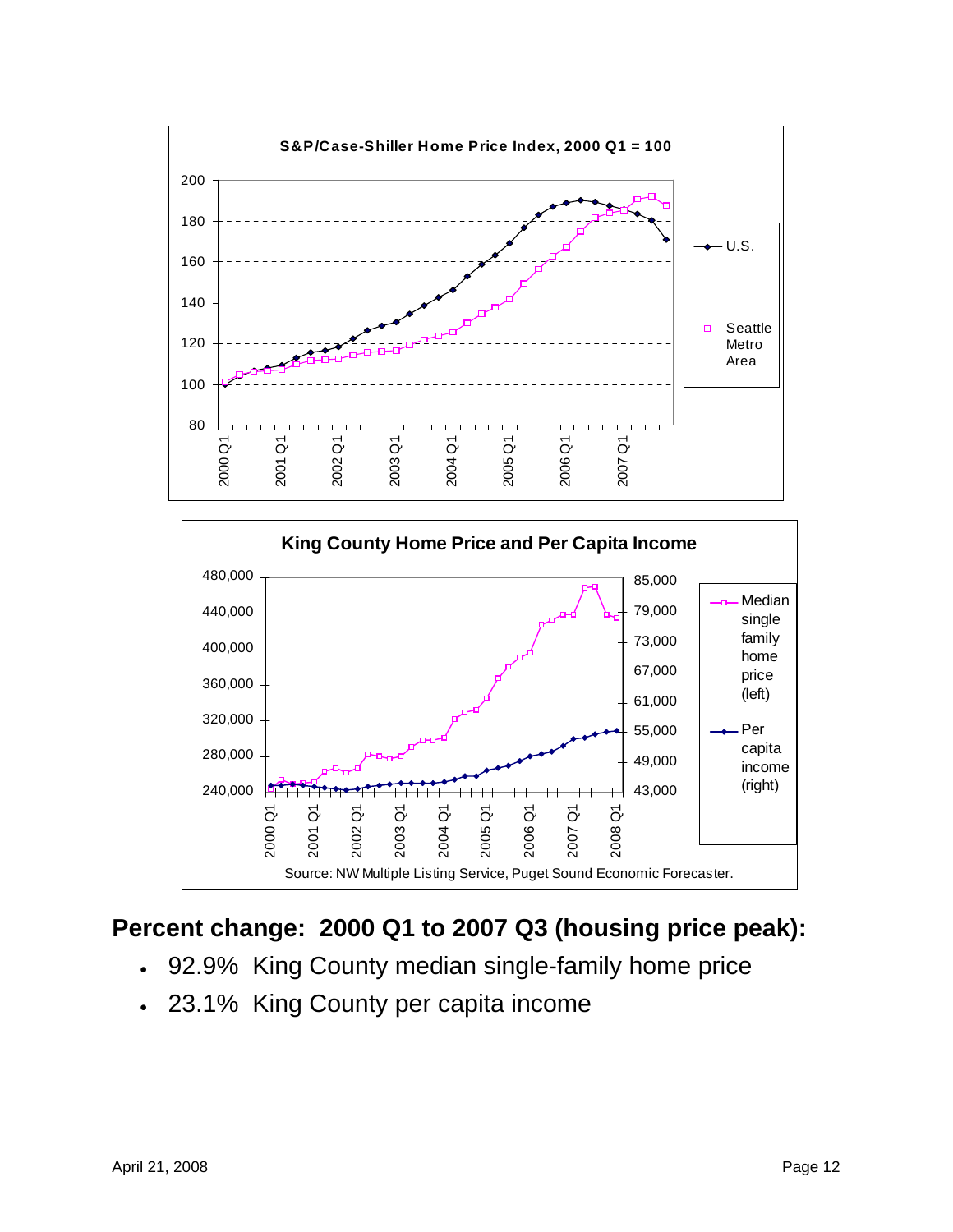



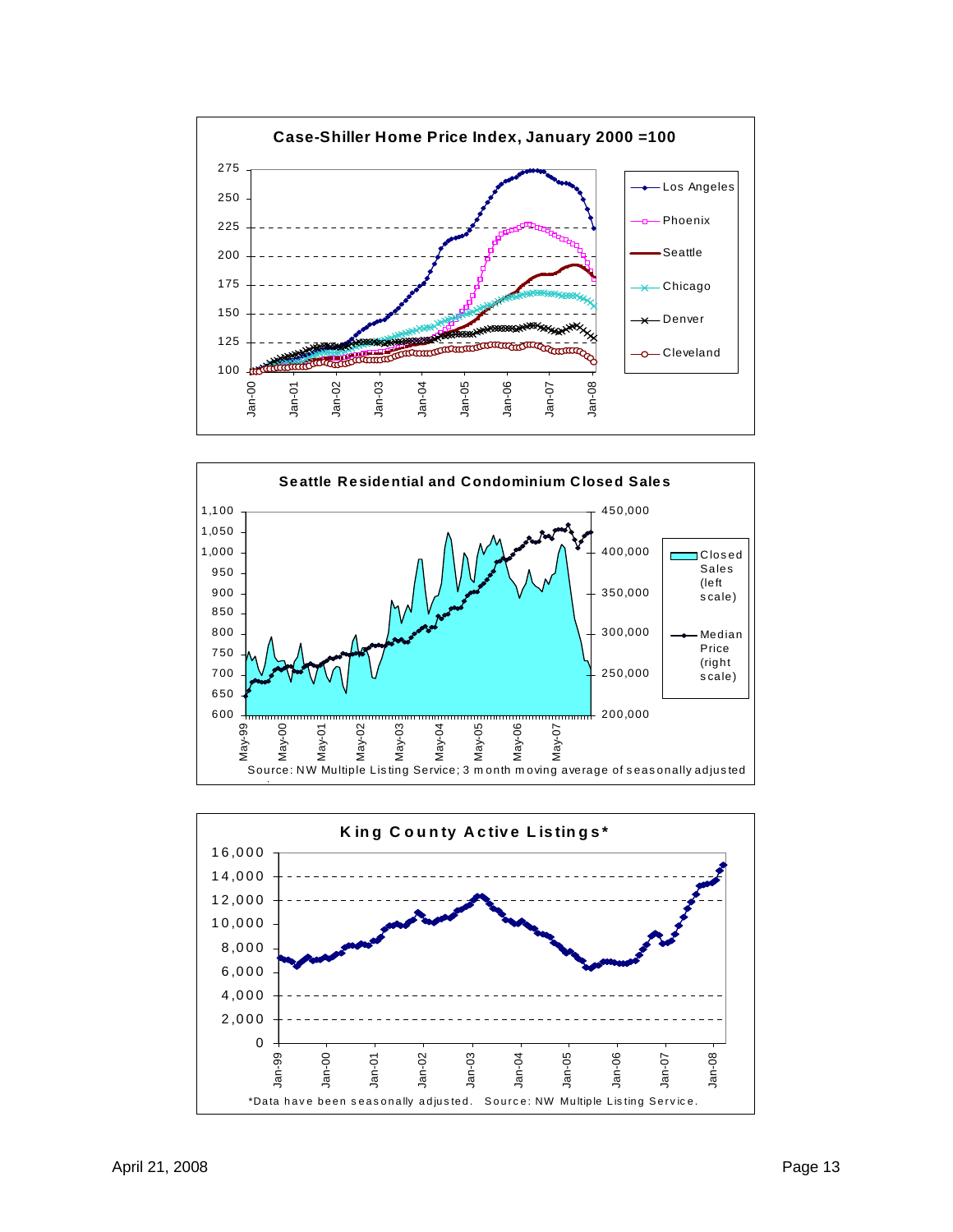

### **Puget Sound Forecast:**

- Slowdown, but no recession. Why?
	- Only a mild U.S. recession is expected
	- Strong export growth
	- Boeing has record order backlog
	- Local housing market is healthier than most
- Risks
	- U.S. recession is worse than expected
	- Local housing conditions worsen significantly

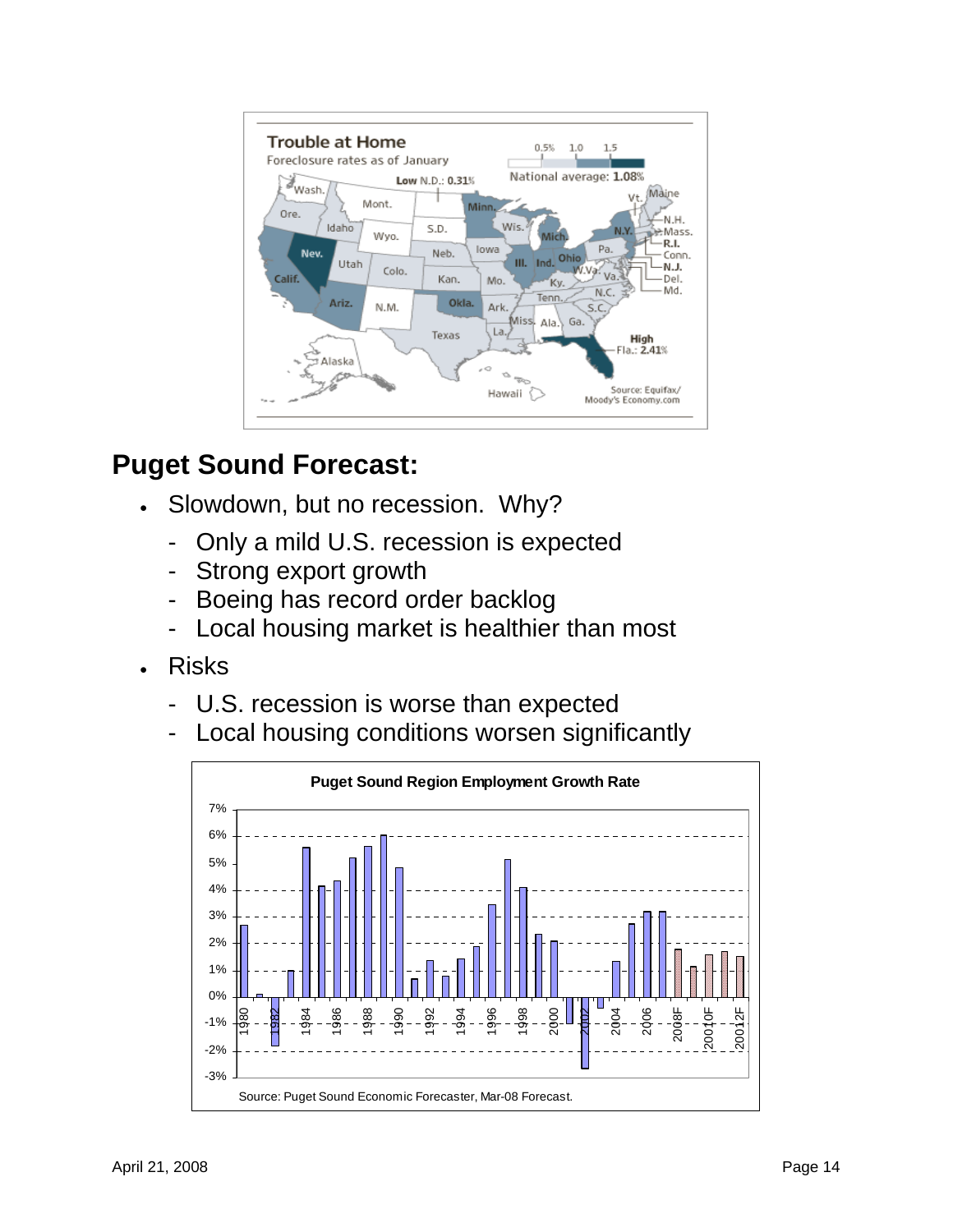### **Retail Sales and B&O Tax**

### **Recent Trends: Sales Tax**

- Surge in construction activity in 2007 Q4
- Slowdown in latest two months, December and January
- January 2008 growth rate:
	- 12.6% Construction
	- 2.6% All Else



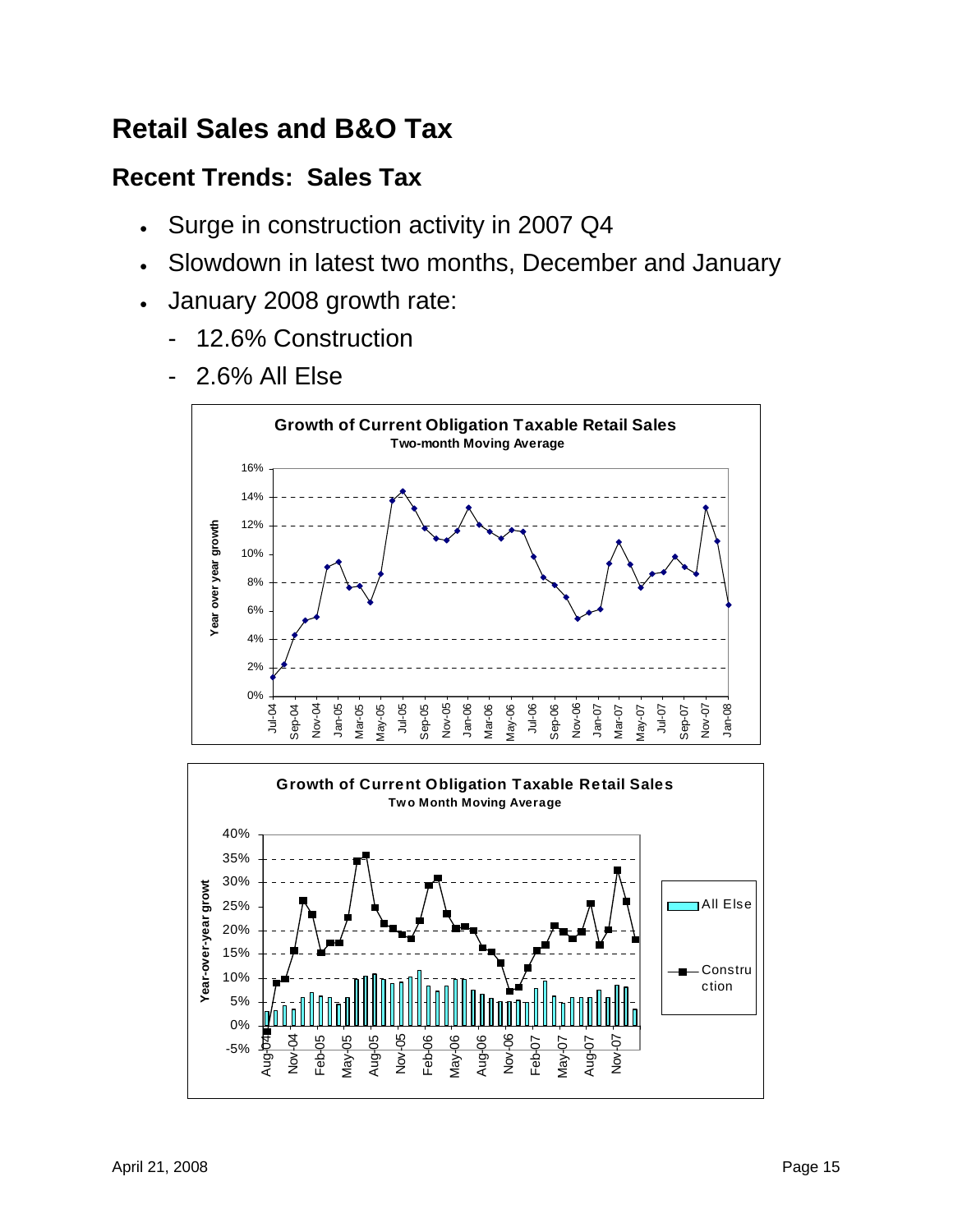### **Recent Trends: B&O Tax**



### **Changes to B&O tax law on January 1, 2008**

- HB 2030 new apportionment procedures
	- Estimated revenue loss = \$22.1 million
- Square Footage Business Tax takes effect
	- Purpose is to recoup HB 2030 loss
	- Anticipate 85% recovery
- Uncertainty is high
	- Accuracy of HB 2030 loss estimate (DOR)
	- Accuracy of square footage tax base and rate estimates
	- Business learning curve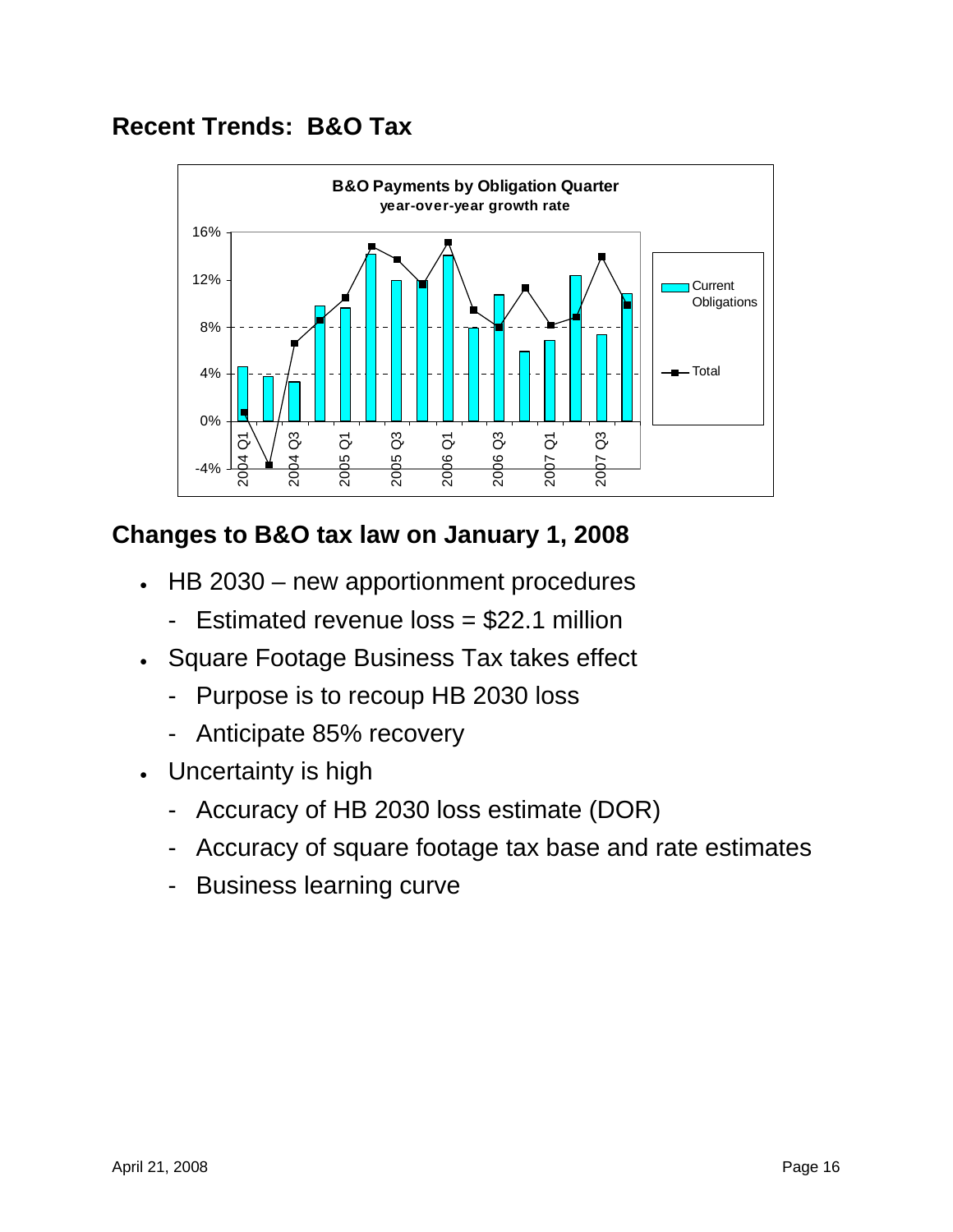### **Forecast**

- B&O forecast adjustments
	- \$770,000 lost by raising B&O threshold to \$80,000
	- Un-recovered HB 2030 loss of \$3.3 million
	- Assume drop in audit revenue in 2008



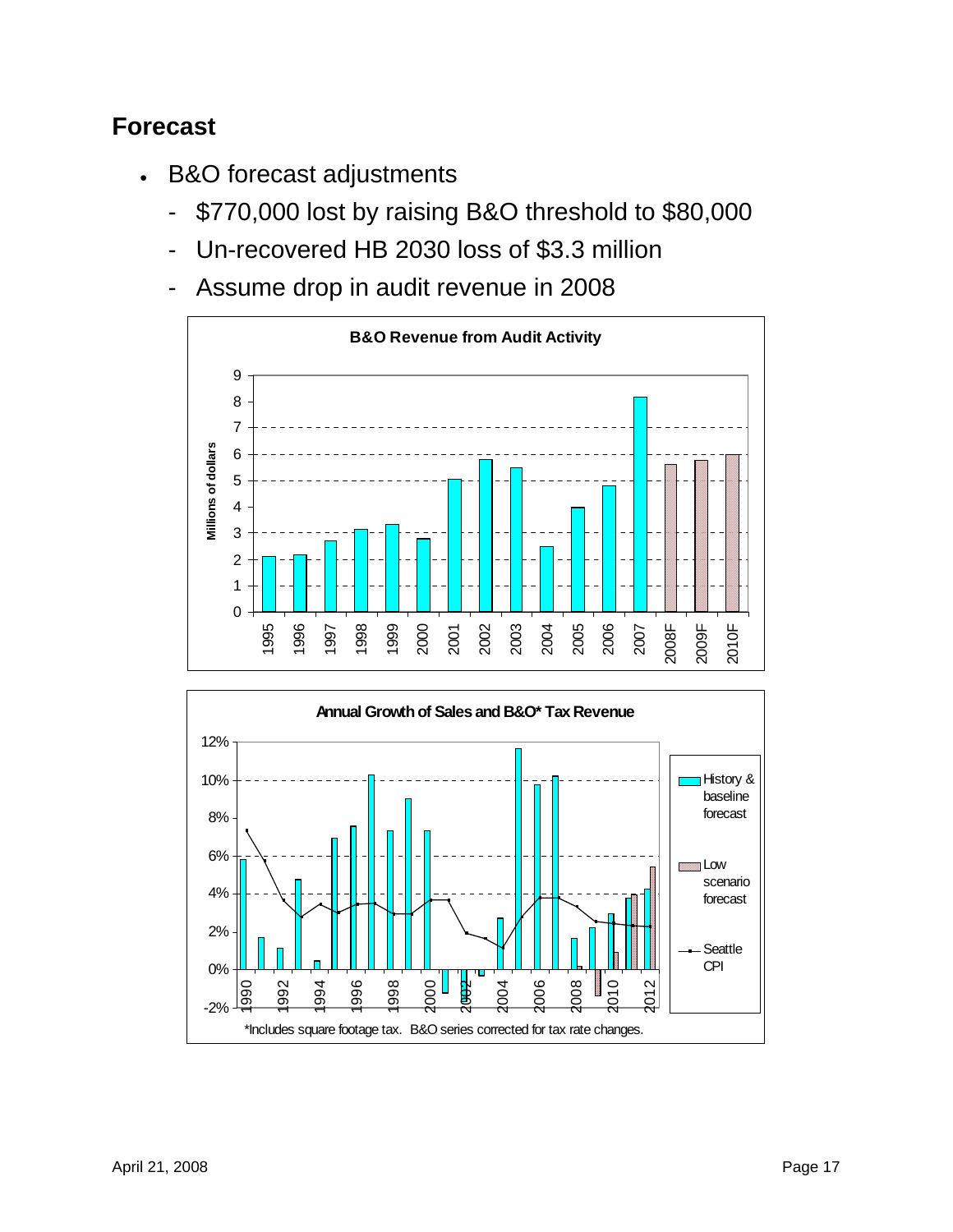

### **Construction**

- 23% of sales tax revenue
- 8% to 9% of B&O revenue
- Property tax new construction
- REET
- Is subject to large swings

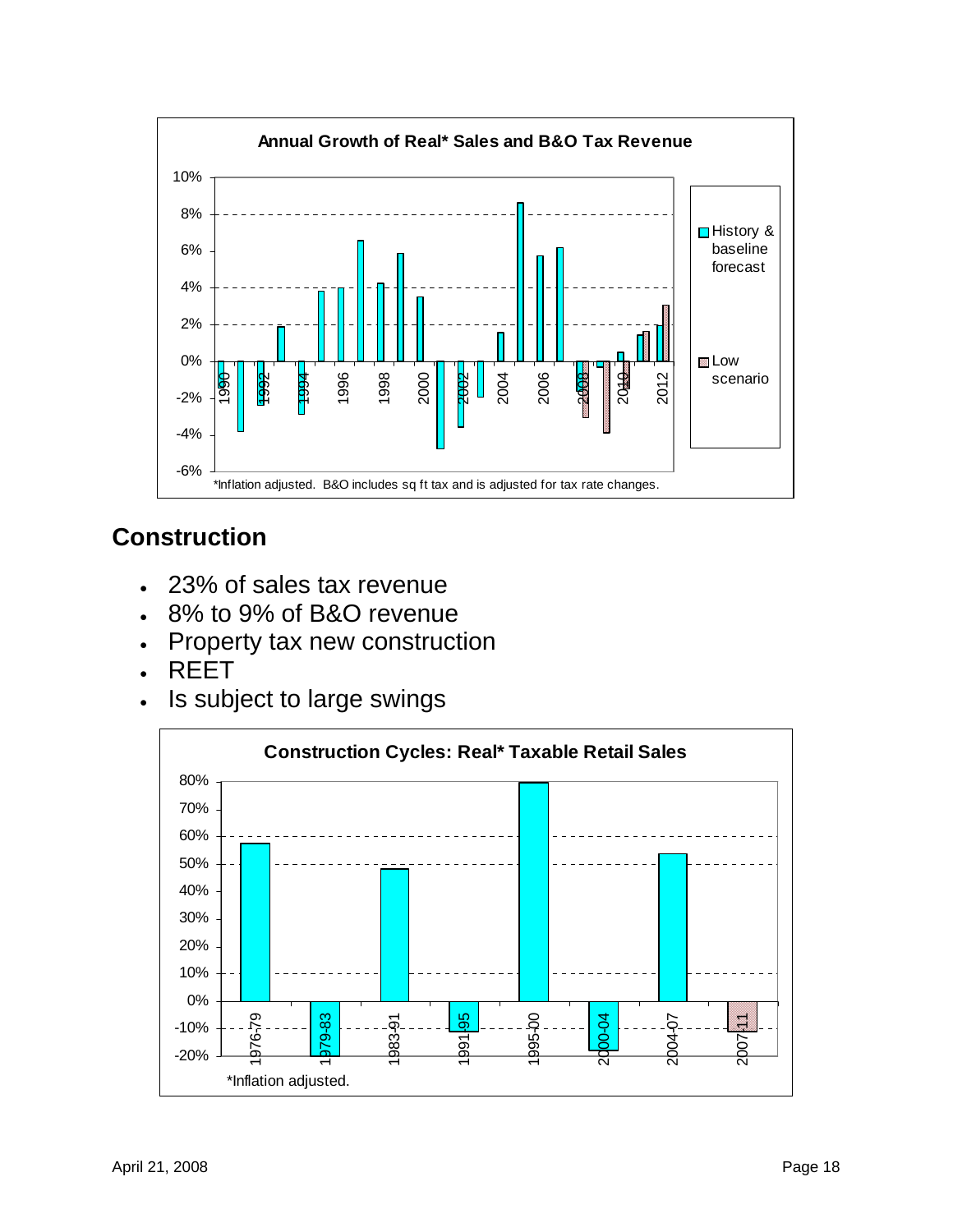### **Cumulative Reserve Subfund:**

### **REET**

- REET revenues were \$71.8 million for 2007
- 35.7% increase over 2006
- 2007 had a very active commercial market
- Single-family and condominium sales experienced notable growth, as well
- The economic landscape has changed in the last eight months
- Credit availability has been reduced across the board



• Expect a substantial decrease in REET revenues for 2008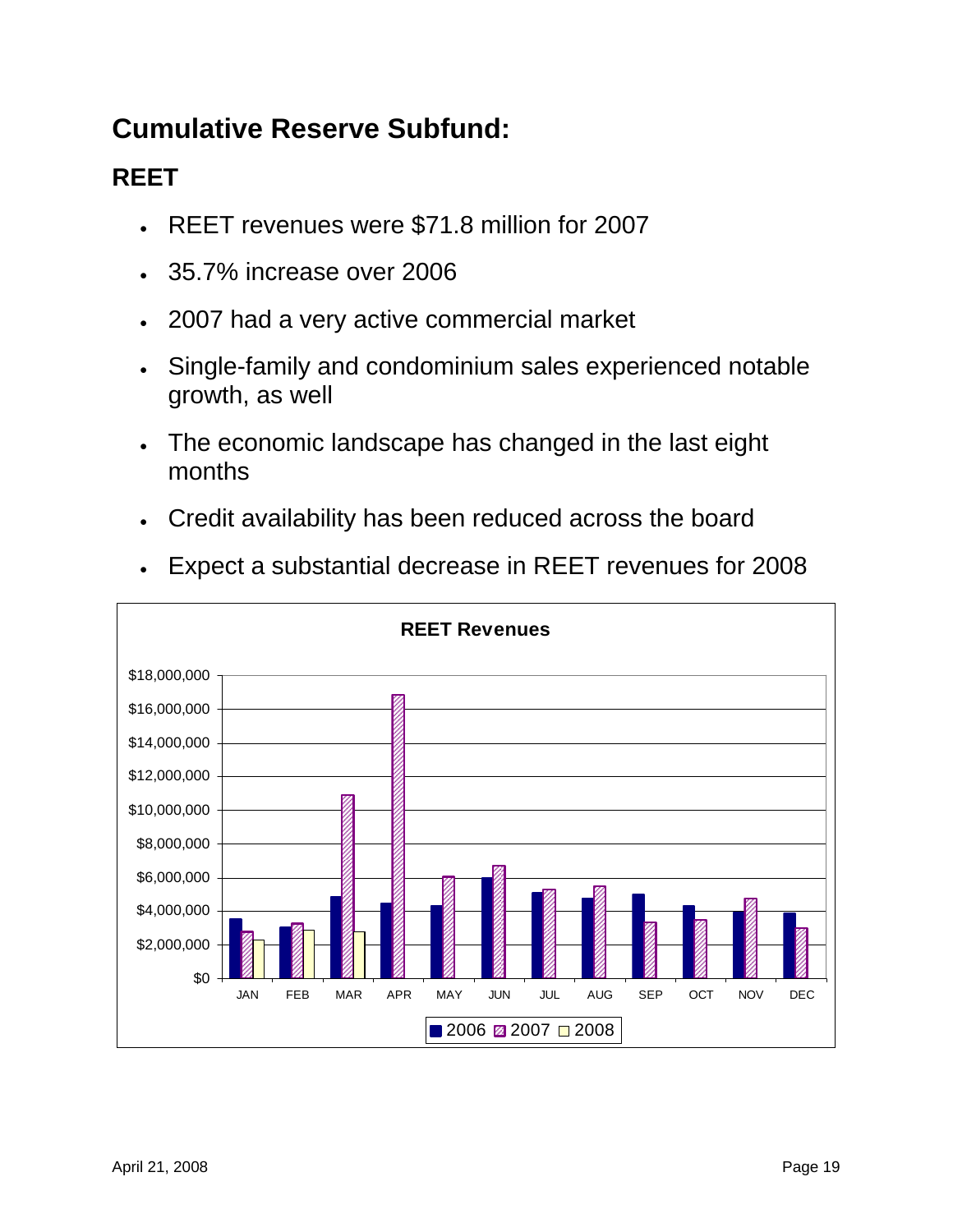### **Commercial REET**



- Commercial activity in 2007 was almost \$6 billion worth of sales, which was \$34.8 million (48%) of REET revenues
- Commercial real estate tends to be volatile
- Year-over-year sales growth has turned negative
- Vacancy rates are low and office rents are high
- More office space to come on-line
- Credit crisis will affect appetite for large property deals
- Commercial activity will fall this year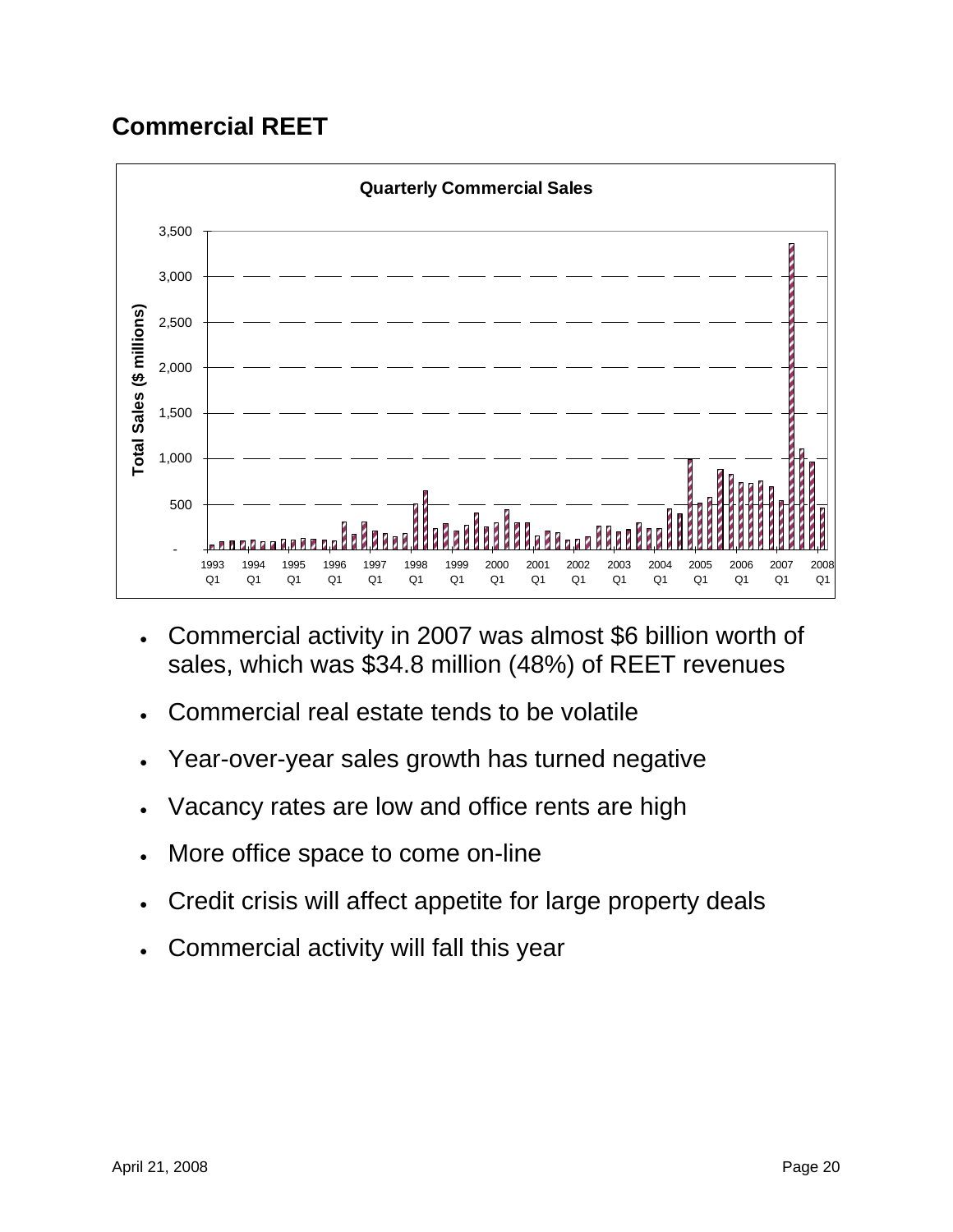#### **Condominium Market**

- Condo sales account for 15% of REET revenues
- Sales of condo units are down 55% as of Q1 2008
- Median prices are now at \$300,000
- Many new units to come on-line
- Condo sales will continue to fall through 2008
- Prices will follow later
- REET revenues from condo sales are forecast to be down in 2008 and 2009

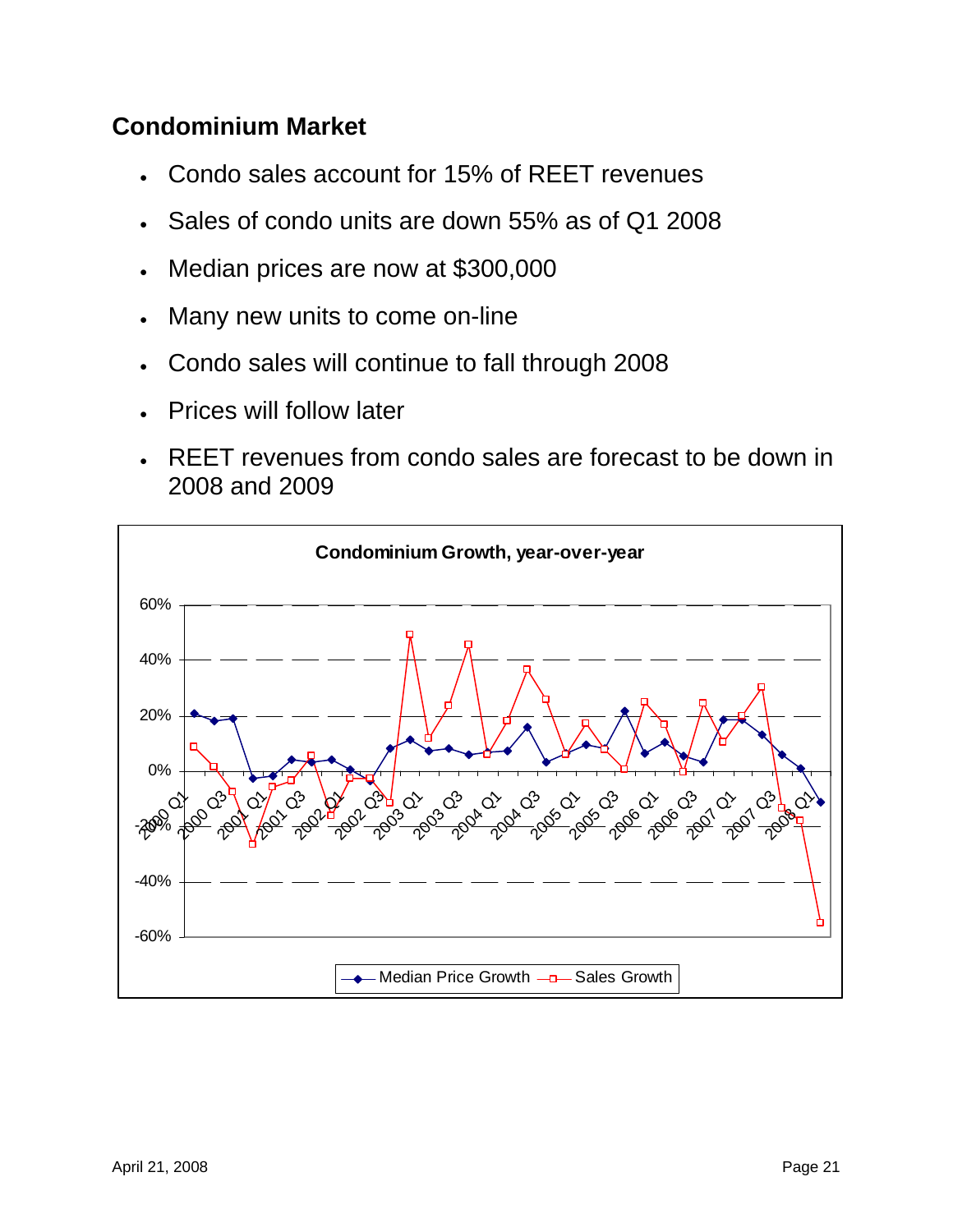### **Single-family REET**



- Single-family market has been strong
- Median prices locally peaked in June 2007 at \$500,000
- The credit crunch and concerns about the economy will remove potential buys from the market
- Homes are on the market longer and more are for sale
- REET from single-family will contract in 2008
- 36% of Seattle area homes that were for sale in February and March lowered their asking prices
- There was an 8.4% increase in the number of homes for sale
- Sale values should rebound to positive growth by 2009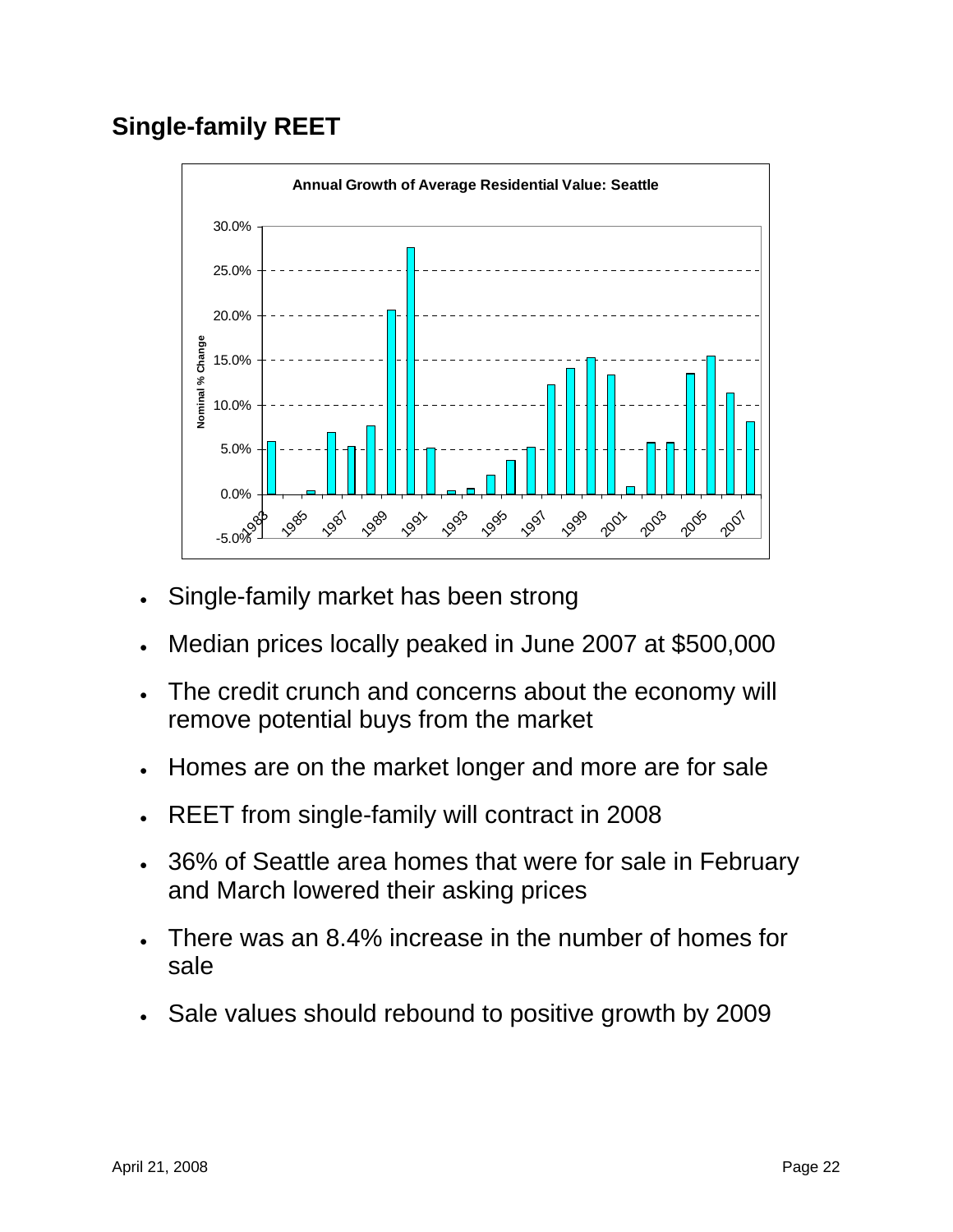#### **REET Forecast**

- Commercial activity will drop from 2007 highs
- Condo and single-family sales will contract slightly
- REET will generate \$40.5 million in 2008, down from the Adopted 2008 forecast of \$51.0 million
- Seattle may avoid many national housing problems
- Population growth will stay positive
- Job growth will stay positive
- Credit is unlikely to be as widely available
- Long term implications of credit crunch are unclear